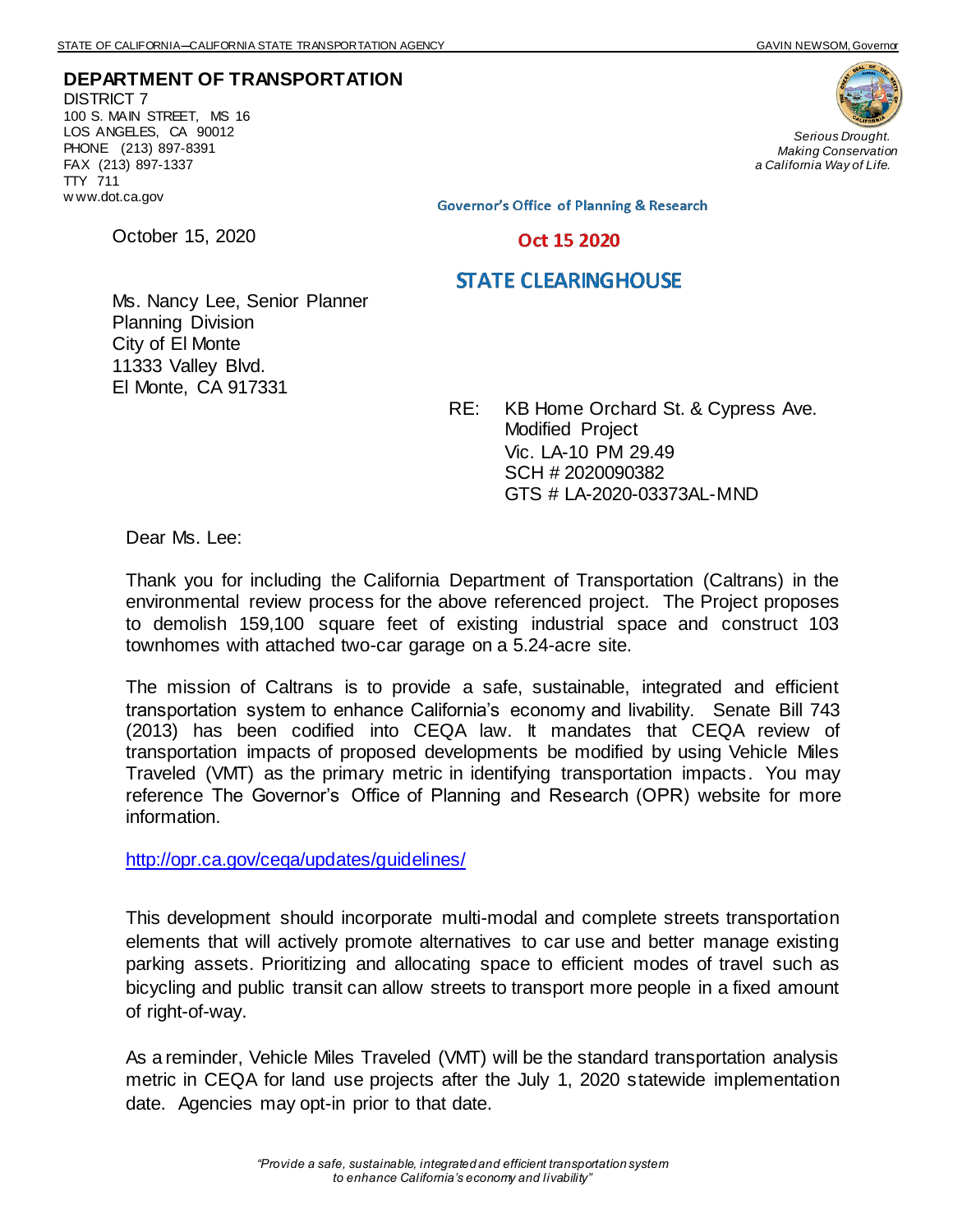Caltrans supports the implementation of complete streets and pedestrian safety measures such as road diets and other traffic calming measures. Please note the Federal Highway Administration (FHWA) recognizes the road diet treatment as a proven safety countermeasure, and the cost of a road diet can be significantly reduced if implemented in tandem with routine street resurfacing.

Also, Caltrans has published the VMT-focused Transportation Impact Study Guide (TISG), dated May 20, 2020 and Caltrans Interim Land Development and Intergovernmental Review (LD-IGR) Safety Review Practitioners Guidance, prepared in July 2020.

## [https://dot.ca.gov/programs/transportation-planning/office-of-smart-mobility-climate](https://dot.ca.gov/programs/transportation-planning/office-of-smart-mobility-climate-change/sb-743)[change/sb-743](https://dot.ca.gov/programs/transportation-planning/office-of-smart-mobility-climate-change/sb-743)

Overall, the environmental report should include a Transportation Impact Study (TIS) to ensure all modes are well served by planning and development activities. This includes reducing single occupancy vehicle trips, ensuring safety, reducing vehicle miles traveled, supporting accessibility, and reducing greenhouse gas emissions.

The project will generate 298 daily traffic trips, -6/14 AM/PM peak hour net traffic trips. Based on VMT Area and Proximity to Transit screening, the Project would result in a less than significant transportation impact concerning VMT.

Foothill Transit such as Foothill Transit Line 190, 194, and 282 serves the project site with two bus stops located near the Ramona Boulevard at Lee Lane intersection, southeast of the Project site. The El Monte Metrolink Station is less than 0.5 mile from the Project site at 10925 Railroad Street, El Monte.

Ramona Blvd. is designated as a Class III bike route, but there is no signage along the street that denotes "BIKE ROUTE." The City may consider to install a signage near the Project site or the City may set up a fair share program to implement bicycle awareness program for the public.

Pedestrian sidewalks are provided along Orchard Street, Cypress Avenue, and Iris Lane. The Project would not interfere with the Project area's sidewalks, except along Iris Lane and Orchard Street where street dedications are proposed, and the sidewalks would be realigned. The Project also proposes pedestrian access via the proposed entrances on Orchard Street ad Cypress Avenue.